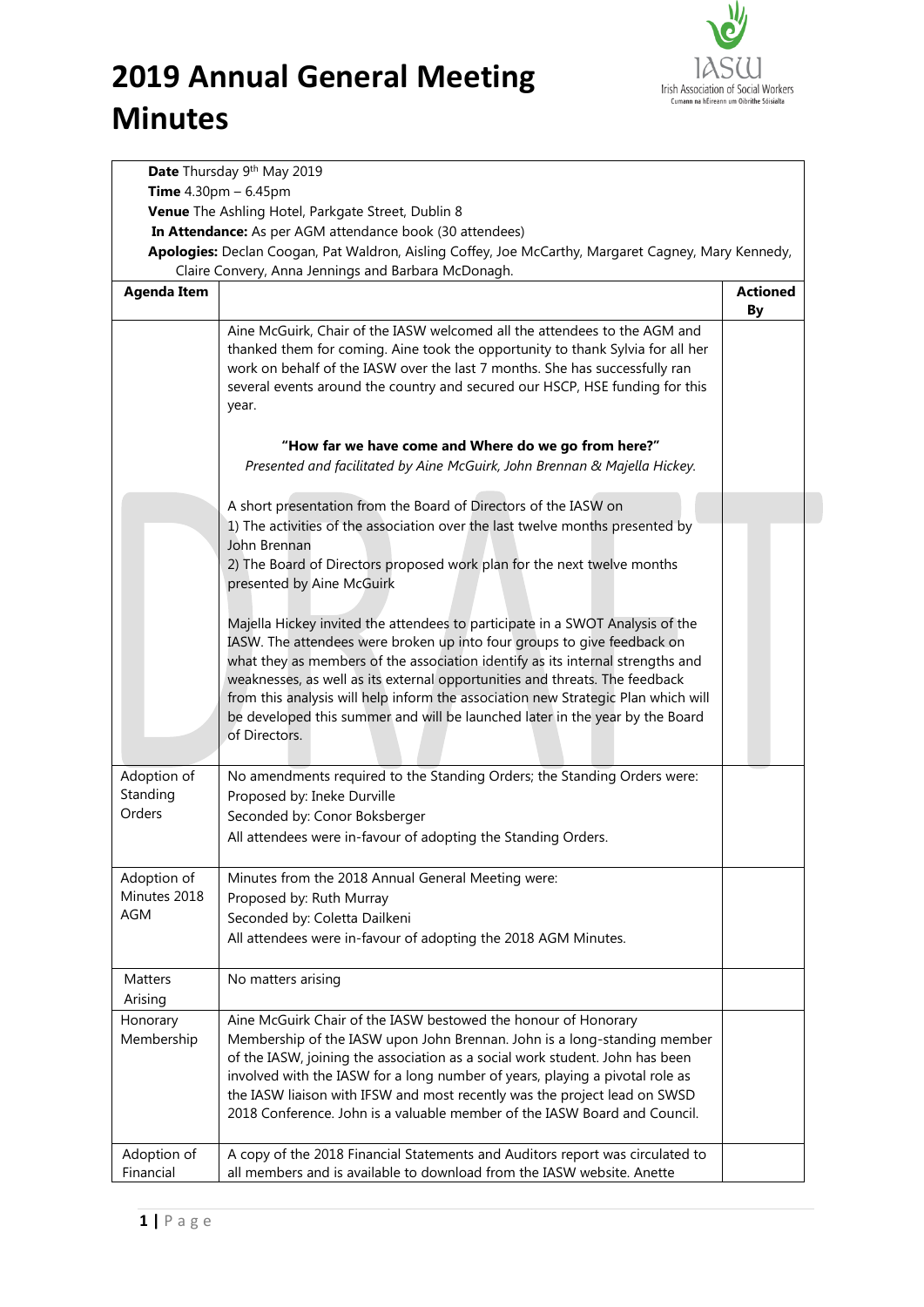### **2019 Annual General Meeting**



### **Minutes**

| <b>Statements</b><br>2018                        | O'Callaghan Treasurer of the IASW spoke briefly about the statements and<br>report, her full report can be found in the Annual Report.                                                                                                                                                                                                                                                                                                                                                                                                                                                               |  |
|--------------------------------------------------|------------------------------------------------------------------------------------------------------------------------------------------------------------------------------------------------------------------------------------------------------------------------------------------------------------------------------------------------------------------------------------------------------------------------------------------------------------------------------------------------------------------------------------------------------------------------------------------------------|--|
|                                                  | Gabrielle Fitzpatrick asked the Treasurer and the cost per annum of the Fitness<br>to Practice Insurance Coverage. Danielle McGoldrick Company Secretary<br>confirmed that the policy costs the association 57k year, and 2 members of the<br>association claimed from the policy in 2018. Gabrielle asked the Board if it was<br>possible for the association to consider having the Fitness to Practice insurance<br>coverage as an opt in/out benefit. Aine McGuirk, Chair of the IASW confirmed<br>that the policy is a group scheme and at present can not be sold on an<br>individually basis. |  |
|                                                  | The 2018 Financial Statements and Auditors Report were:<br>Proposed by: Ineke Durville                                                                                                                                                                                                                                                                                                                                                                                                                                                                                                               |  |
|                                                  | Seconded by: Conor Boksberger<br>All attendees were in-favour of adopting the 2018 Financial Statements and<br>Auditor Report.                                                                                                                                                                                                                                                                                                                                                                                                                                                                       |  |
|                                                  |                                                                                                                                                                                                                                                                                                                                                                                                                                                                                                                                                                                                      |  |
| Appointment<br>of Auditors                       | Anette O'Callaghan, Treasurer recommended that the association appoint KSI<br>Faulkner Orr has the 2019-2020 Auditors, the office has an extremely positive                                                                                                                                                                                                                                                                                                                                                                                                                                          |  |
| 2019-2020                                        | experience dealing with the accountancy firm during this year's audit process.                                                                                                                                                                                                                                                                                                                                                                                                                                                                                                                       |  |
|                                                  | KSI Faulkner Orr (KSIFO) to be appointed at the 2019-2020 Auditors:                                                                                                                                                                                                                                                                                                                                                                                                                                                                                                                                  |  |
|                                                  | Proposed by: Majella Hickey                                                                                                                                                                                                                                                                                                                                                                                                                                                                                                                                                                          |  |
|                                                  | Seconded by: Anne Brennan                                                                                                                                                                                                                                                                                                                                                                                                                                                                                                                                                                            |  |
|                                                  | All attendees were in-favour of appointing KSIFO as the association's auditors.                                                                                                                                                                                                                                                                                                                                                                                                                                                                                                                      |  |
| Adoption of<br><b>Annual Report</b><br>2018-2019 | A copy of the 2018-2019 Annual Report was circulated to all members of the<br>association and is available to download from the website. Aine took the<br>opportunity to thank Danielle McGoldrick for all her work on this years Annual<br>Report, which has been reformatted and overhauled this year, inline with good<br>governance practice.                                                                                                                                                                                                                                                    |  |
|                                                  | The 2018-2019 Annual Report was:                                                                                                                                                                                                                                                                                                                                                                                                                                                                                                                                                                     |  |
|                                                  | Proposed by: Coletta Dailkeni                                                                                                                                                                                                                                                                                                                                                                                                                                                                                                                                                                        |  |
|                                                  | Seconded by: Majella Hickey                                                                                                                                                                                                                                                                                                                                                                                                                                                                                                                                                                          |  |
|                                                  | All attendees were in-favour of adopting the 2018-2019 Annual Report.                                                                                                                                                                                                                                                                                                                                                                                                                                                                                                                                |  |
| Election of                                      | AGM attendees agreed to vote on election of Director 'collectively' by show of                                                                                                                                                                                                                                                                                                                                                                                                                                                                                                                       |  |
| Directors of<br>the Board                        | hands.<br>The association received nominations from:                                                                                                                                                                                                                                                                                                                                                                                                                                                                                                                                                 |  |
| 2019-2020                                        | Aine McGuirk<br>1)                                                                                                                                                                                                                                                                                                                                                                                                                                                                                                                                                                                   |  |
|                                                  | John Brennan<br>(2)                                                                                                                                                                                                                                                                                                                                                                                                                                                                                                                                                                                  |  |
|                                                  | Coletta Dailkeni<br>3)                                                                                                                                                                                                                                                                                                                                                                                                                                                                                                                                                                               |  |
|                                                  | Conor Boksberger<br>4)                                                                                                                                                                                                                                                                                                                                                                                                                                                                                                                                                                               |  |
|                                                  | Hilda Loughran<br>5)                                                                                                                                                                                                                                                                                                                                                                                                                                                                                                                                                                                 |  |
|                                                  | Gary Gartland (Commercial Director)<br>6)                                                                                                                                                                                                                                                                                                                                                                                                                                                                                                                                                            |  |
|                                                  | Majella Hickey<br>7)<br>Anette O'Callaghan<br>8)                                                                                                                                                                                                                                                                                                                                                                                                                                                                                                                                                     |  |
|                                                  | Rachel McCormack - late application received by the office today.<br>9)                                                                                                                                                                                                                                                                                                                                                                                                                                                                                                                              |  |
|                                                  | 10) Vacant - Aine McGuirk asked attendees to consider joining the Board                                                                                                                                                                                                                                                                                                                                                                                                                                                                                                                              |  |
|                                                  | at a later stage in the year. Attendees asked the Board to consider                                                                                                                                                                                                                                                                                                                                                                                                                                                                                                                                  |  |
|                                                  | recruitment another 'Commercial Director' with experience in the area                                                                                                                                                                                                                                                                                                                                                                                                                                                                                                                                |  |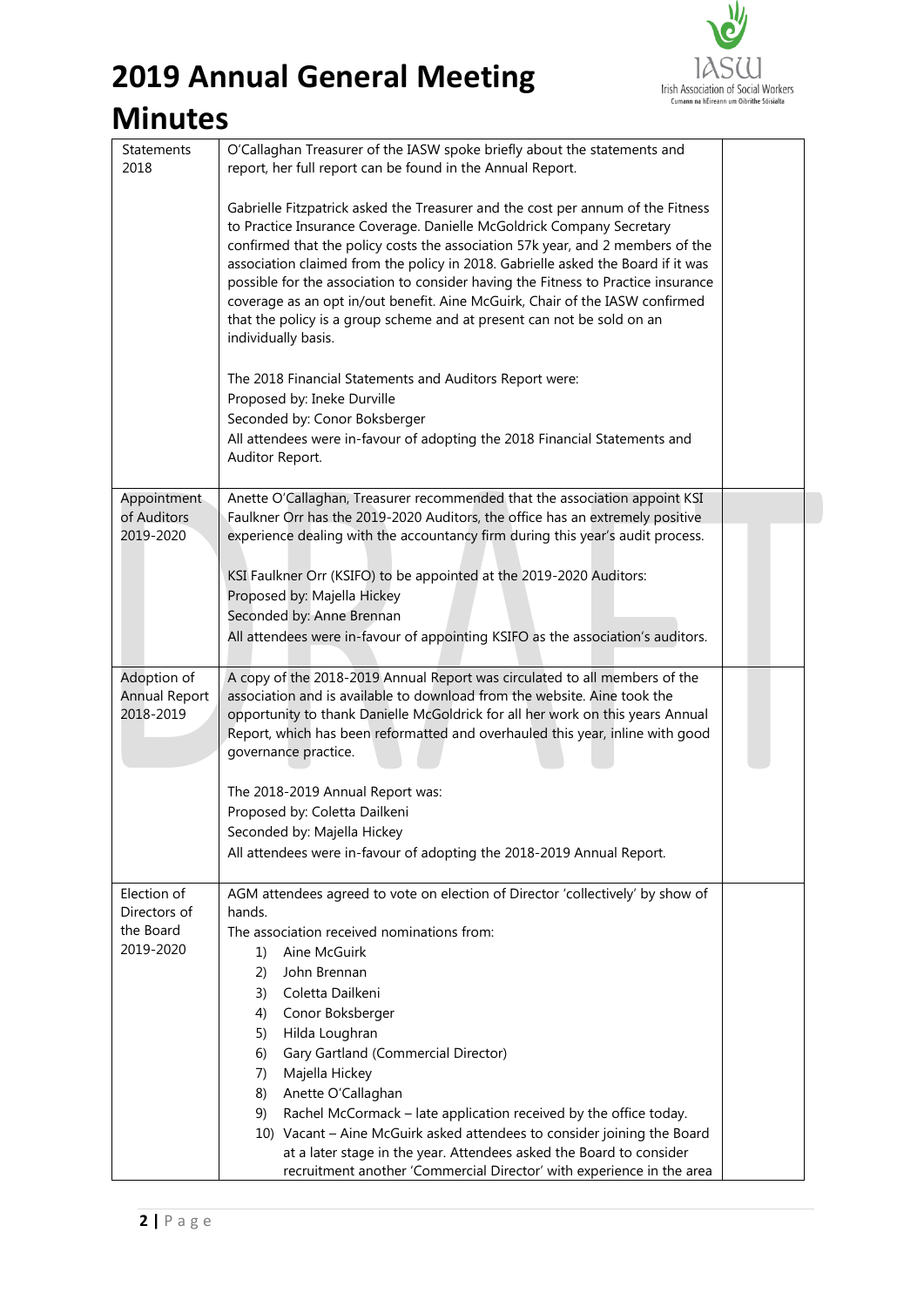

## **2019 Annual General Meeting**

### **Minutes**

|              | of Media, Communications & Public Relations. Danielle to contact<br>Donal O'Malley about this and to look at Boardmatch recruitment<br>services.                              |  |
|--------------|-------------------------------------------------------------------------------------------------------------------------------------------------------------------------------|--|
|              | All attendees voted in favour of electing the 9 nominees to the role of Director<br>for the 2019-2020 term.                                                                   |  |
|              | All in Favour - No abstentions - No-one against<br>All Directors nomination were duly elected.                                                                                |  |
|              | Aine McGuirk was the only nominee for the position of Chair for the 2019-<br>2020 term. The Chair nomination was;<br>Proposed by: Coletta Dailkeni<br>Seconded by: Anne Byrne |  |
|              | All in Favour - No abstentions - No-one against<br>Aine McGuirk was duly elected as the Chair                                                                                 |  |
| Motions #1-8 | The Chair advised the attendees that she had accepted an emergency motion,<br>and a copy of it has been included in your meeting materials.                                   |  |
|              |                                                                                                                                                                               |  |
|              | <b>MOTION 1 &amp; 2</b><br>The Council of Irish Adoption Agency                                                                                                               |  |
|              | Proposed by Regina Mullan's & Seconded by Hazel Douglas                                                                                                                       |  |
|              |                                                                                                                                                                               |  |
|              | Motion 1 That IASW, along with CIAA, call for a direct meaningful dialogue                                                                                                    |  |
|              | with the Minister for Children and Youth Affairs, Dr. Katherine Zappone, to<br>ensure that the voice of social work practitioners is clearly heard, along with                |  |
|              | other stakeholders, about issues that are currently having a detrimental effect                                                                                               |  |
|              | on adoption social work practice. That the IASW & CIAA call upon the Minister                                                                                                 |  |
|              | for the establishment of an ongoing consultation process about any new                                                                                                        |  |
|              | proposed amendments to the Adoption & Information and Tracing Bill 2016 to                                                                                                    |  |
|              | ensure that the competing rights of all parties are given the correct balance.                                                                                                |  |
|              | Explanation There was an announcement by the Minister on 26 <sup>th</sup> February                                                                                            |  |
|              | 2019, without prior consultation with social work practitioners or other                                                                                                      |  |
|              | stakeholders, that she had secured government approval to draft further                                                                                                       |  |
|              | amendments to the privacy provisions in the Adoption I&T Bill 2016. The                                                                                                       |  |
|              | purpose of the proposed legislation is to give a statutory basis to the provision                                                                                             |  |
|              | of adoption information. There is a presumption in favour of disclosing                                                                                                       |  |
|              | identifying information to adopted adults as far as legally and constitutionally<br>possible which includes giving them a legal right to their original birth                 |  |
|              | certificate and birth information from agency files. These amendments have                                                                                                    |  |
|              | sought to resolve a constitutional dilemma regarding the right to identity                                                                                                    |  |
|              | versus the right to privacy that is reflected in Article 8 of the European                                                                                                    |  |
|              | Convention of Human Rights which stresses the right to information about                                                                                                      |  |
|              | birth parents is not an absolute right but that this must be balanced against                                                                                                 |  |
|              | the rights of other parties to have identifying information about them<br>disclosed. The amendments do not however take into consideration the social                         |  |
|              | work practice issues of trying to provide an Information and Tracing Service,                                                                                                 |  |
|              | the increase in already lengthy waiting times there would be for would be                                                                                                     |  |
|              | service users, or the additional unnecessary resource implications should these                                                                                               |  |
|              | amendments be implemented.                                                                                                                                                    |  |
|              | Minister Zappone's announcement has been made against the backdrop of<br>an ongoing controversary around part of the current draft legislation which                          |  |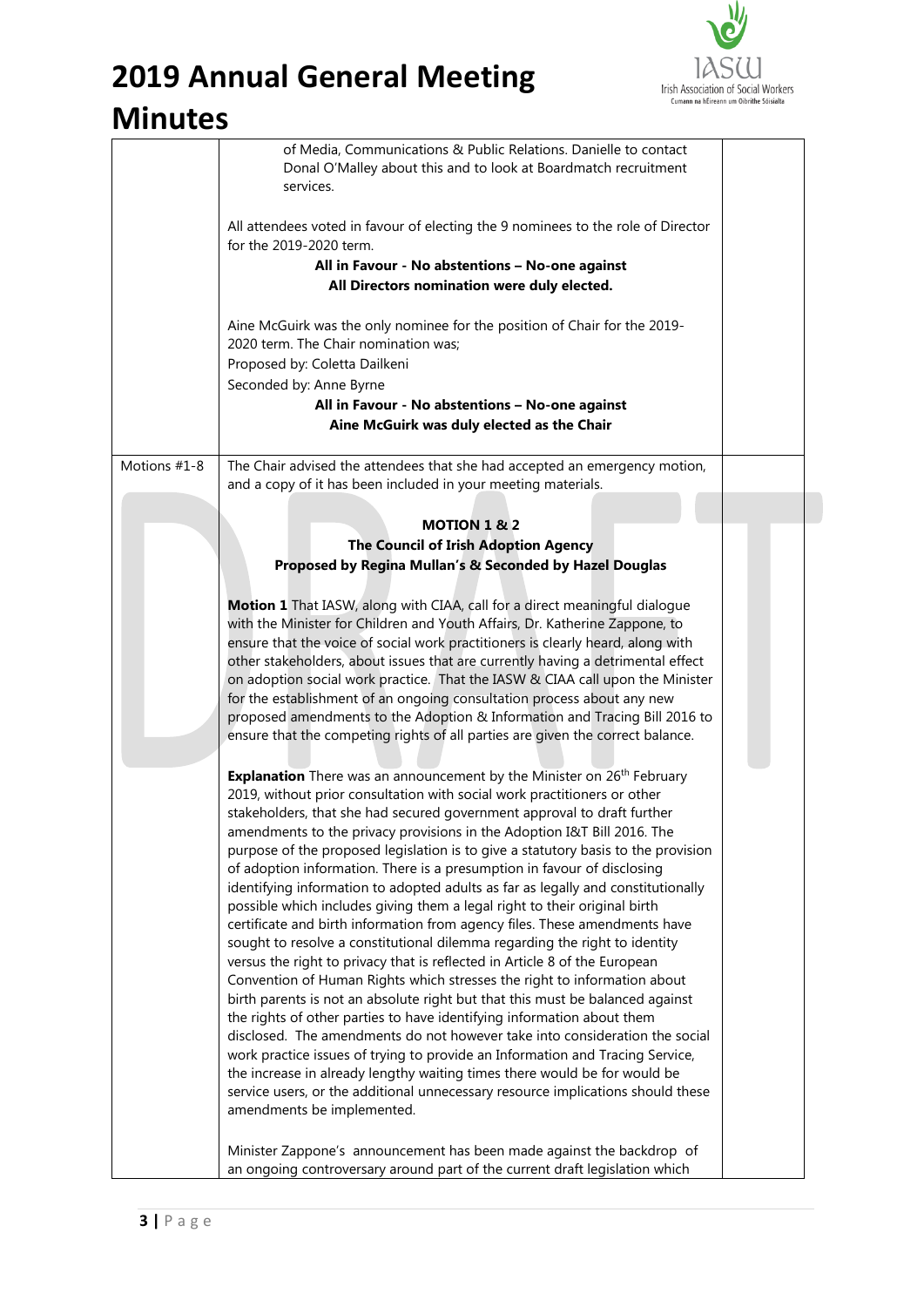

requires that before birth information or an original birth certificate can be released, an adopted person will be required to swear an affidavit, later amended to a sworn statement, to ensure they will respect the birth mother's need for privacy and will not contact her against her wishes. The new amendments will now replace the need for a signed undertaking by contacting the birth parent(s) for their consent before any birth information or their original birth certificate will be released. This would imply that the birth parent's right to privacy has now assumed greater weight that the adopted person's right to identity. This is a retrograde step as traditionally social workers have been releasing limited non-identifying information to adopted persons from agency files before contact is made with the birth parent in line with the Standardised Framework on Information and Tracing published by the Adoption Board in 2005. There are many ramifications for practice as there are adopted adults who request background information but may not wish to proceed to an active search; it would preclude releasing medical information in life threatening situations; it would create unnecessary psychological pressure on all concerned; cause serious long term delays and a misuse of resources when there are still long waiting lists for this service around the country; deprive adopted people of even very basic information for even lengthier periods of time and create additional dilemmas where birth parents can't be traced. Providing background information, as has been the practice, allows those searching to make an informed choice and to receive counselling and support. By not doing so this may create a greater risk of birth parents being traced through other avenues and then contacted directly without their right to privacy being respected.

*Note: It was agreed that Regina Mullan would contact Kate Gillen to discuss how best to put these motions forward to DYCA and Minister Zappone's Office.*

> **All in Favour - No abstentions – 1 against Motion was duly passed**

**Motion 2** That IASW call for the exemption of adoption under the new GDPR legislation as this was intended to protect people's rights to confidentiality and not deprive them of a right to information about their birth parents and is in contravention with the United Nations Convention of Human Rights.

**Explanation:** The new GDPR regulations have had unforeseen implications for current social work practice in relation to providing an Information and Tracing Service and directly impacted on the ability of social workers to provide a professional service to adopted adults and birth parents and their relatives. The current practice of providing non- identifying information has been overshadowed by concerns that this would be regarded as a potential breach of these regulations and that lack of adherence would result in the imposition of extremely hefty agency fines. There is no longer any continuity in service provision as these regulations are being interpreted differently from one social work area to another. Information previously provided is no longer being made available causing confusion for service users and lack of confidence in social workers. Considerable social work time is being taken trying to resolve the dilemmas being posed by these regulations and is impinging on the ability to provide a personalised service to service users, many who are very vulnerable. It is contended that it was never the intention to apply GDPR regulations to the provision of background information in relation to adoption where there is not a need to protect the disclosure of non- identifying information. Exemption is the only way to now stop social workers continuing down a tortuous road of trying to provide a caring client focused service where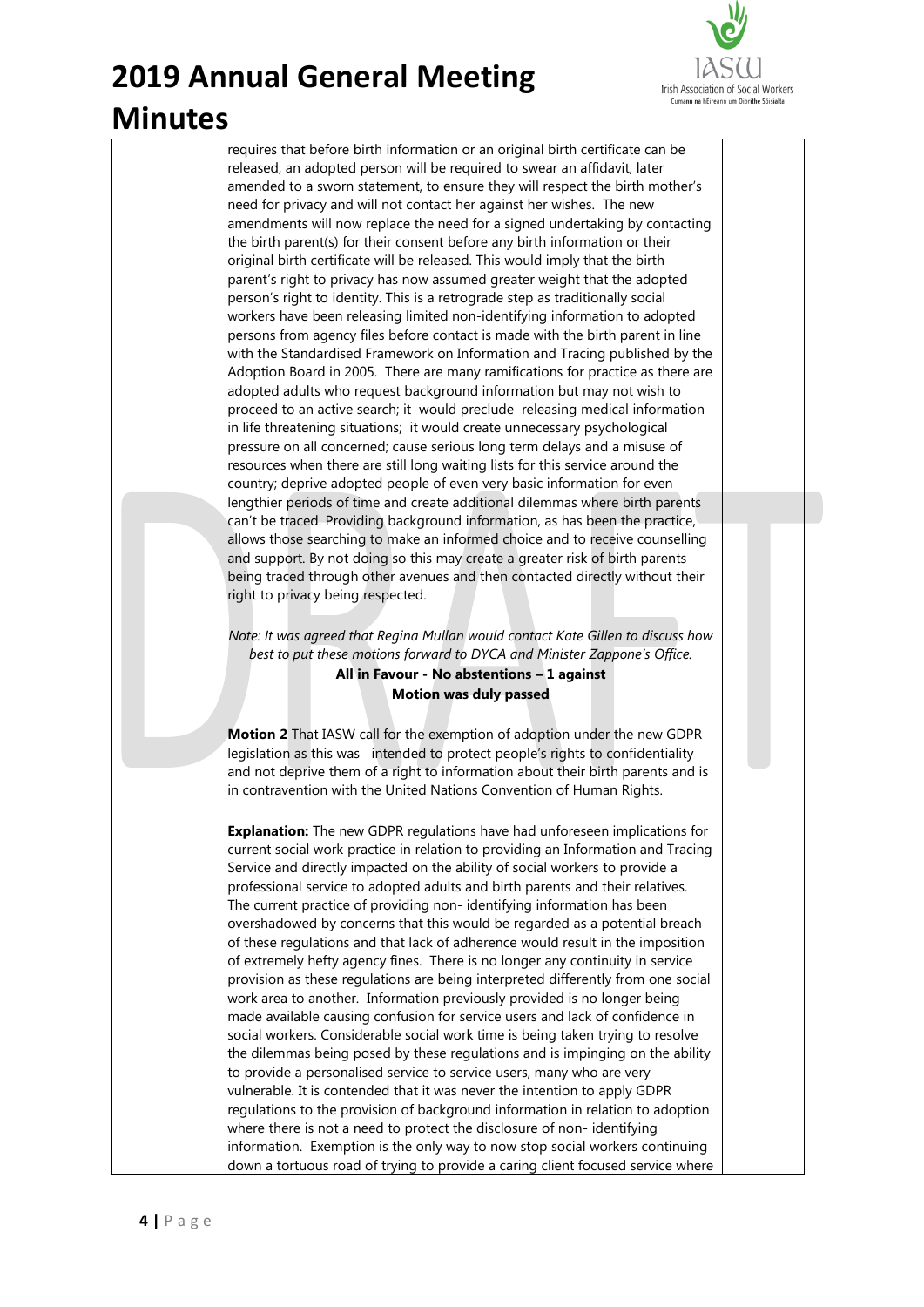# **2019 Annual General Meeting**



#### **Minutes**

| the limitations of the current interpretations of GPDR regulations have almost<br>brought the service to a standstill                                                                                                                                                                                                                                                                                                                                                                                                                                                                                                                                   |                                                                                                                                                                 |
|---------------------------------------------------------------------------------------------------------------------------------------------------------------------------------------------------------------------------------------------------------------------------------------------------------------------------------------------------------------------------------------------------------------------------------------------------------------------------------------------------------------------------------------------------------------------------------------------------------------------------------------------------------|-----------------------------------------------------------------------------------------------------------------------------------------------------------------|
| Note: It was agreed that Regina Mullan would contact Kate Gillen to discuss how<br>best to put these motions forward to DYCA and Minister Zappone's Office.<br>All in Favour - No abstentions - 1 against<br><b>Motion was duly passed</b>                                                                                                                                                                                                                                                                                                                                                                                                              |                                                                                                                                                                 |
|                                                                                                                                                                                                                                                                                                                                                                                                                                                                                                                                                                                                                                                         |                                                                                                                                                                 |
|                                                                                                                                                                                                                                                                                                                                                                                                                                                                                                                                                                                                                                                         |                                                                                                                                                                 |
| Proposed by Kerry Cuskelly & Seconded by Elaine Donnelly                                                                                                                                                                                                                                                                                                                                                                                                                                                                                                                                                                                                |                                                                                                                                                                 |
| Motion 3: The AGM requests that the IASW board collaborate with the<br>FORSA National Social Work Professional Committee to develop a clear<br>rationale from a professional perspective on the need for Social Work<br>Clinical Tutors in the workplace throughout the country to support social<br>work student training.                                                                                                                                                                                                                                                                                                                             |                                                                                                                                                                 |
| Amendment: develop a clear rationale from a professional perspective on                                                                                                                                                                                                                                                                                                                                                                                                                                                                                                                                                                                 |                                                                                                                                                                 |
| the need for Social Work Tutors in the workplace throughout the country to<br>support social work student training.                                                                                                                                                                                                                                                                                                                                                                                                                                                                                                                                     |                                                                                                                                                                 |
| Explanation: The profession does not have workplace Clinical Tutors to<br>support student training - however Clinical Tutors have been allocated for<br>other professions e.g. Nursing, medical. Social work student training<br>courses are at the cusp of crises on a yearly basis due to a shortage of<br>workplace clinical placements and lack of supports to facilitate these<br>essential workplace placements. Completion of at least 1000hours (6<br>months) of Practice Placement Education in the workplace is mandatory to<br>successfully complete the course and secure CORU registration and must be<br>supported by the health service. |                                                                                                                                                                 |
|                                                                                                                                                                                                                                                                                                                                                                                                                                                                                                                                                                                                                                                         |                                                                                                                                                                 |
|                                                                                                                                                                                                                                                                                                                                                                                                                                                                                                                                                                                                                                                         |                                                                                                                                                                 |
| Motion 4: The AGM requests that the IASW board collaborate with the<br>FORSA National Social Work Professional Committee to develop a clear<br>rationale from a professional perspective on the need for Social Work<br>research Coordinators in the workplace throughout the country.                                                                                                                                                                                                                                                                                                                                                                  |                                                                                                                                                                 |
| <b>Explanation:</b> The profession does not have workplace Research<br>Coordinators to support enhancing and developing clinical expertise in<br>social work- however posts similar to this have been allocated for other<br>professions e.g. Nursing, medical.                                                                                                                                                                                                                                                                                                                                                                                         |                                                                                                                                                                 |
| All in Favour - No abstentions -No-one against<br><b>Motion was duly passed</b>                                                                                                                                                                                                                                                                                                                                                                                                                                                                                                                                                                         |                                                                                                                                                                 |
| Motion 5: The AGM requests that the IASW board collaborate with the<br>FORSA National Social Work Professional Committee to develop a clear<br>rationale from a professional perspective on the need for Social Work<br>Advanced Practitioner posts throughout the country.                                                                                                                                                                                                                                                                                                                                                                             |                                                                                                                                                                 |
|                                                                                                                                                                                                                                                                                                                                                                                                                                                                                                                                                                                                                                                         | <b>MOTION 3 to 7</b><br><b>Social Workers in Adult Mental Health</b><br>All in Favour - No abstentions -No-one against<br><b>Amended Motion was duly passed</b> |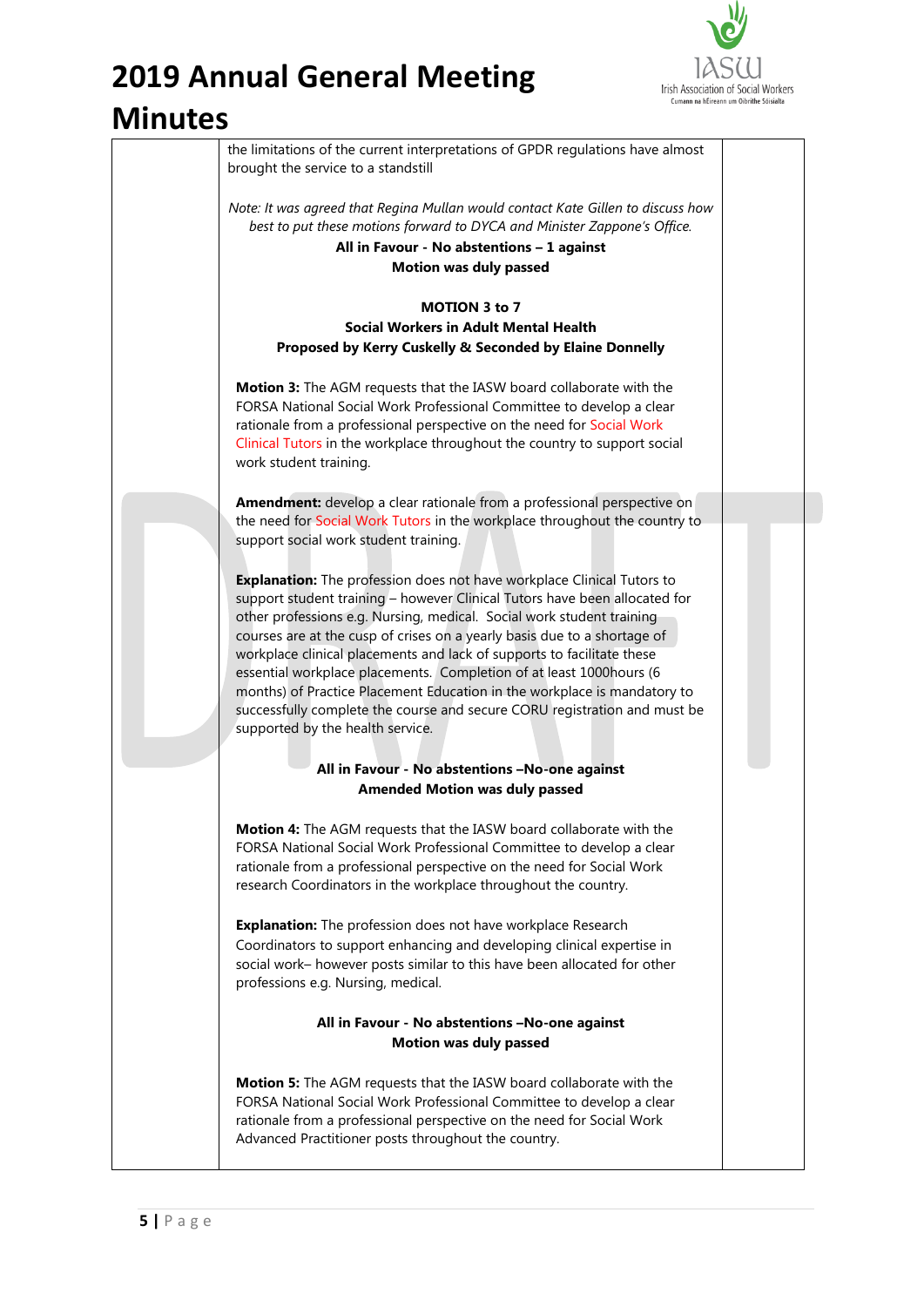

| TULES |                                                                                                                                                                                                                                                                                                                                                                      |  |
|-------|----------------------------------------------------------------------------------------------------------------------------------------------------------------------------------------------------------------------------------------------------------------------------------------------------------------------------------------------------------------------|--|
|       | Explanation: Agreement through CHO negotiations (Forsa) to review HSCP<br>career pathways.                                                                                                                                                                                                                                                                           |  |
|       | Advanced Practitioner posts exist in other HSCP professions.                                                                                                                                                                                                                                                                                                         |  |
|       | The National HSCP Office Strategy identifies the development of Advanced<br>Practitioner posts as one of their key objectives.                                                                                                                                                                                                                                       |  |
|       | The National Social Work Professional Committee have a "Social Work"<br>Structures" document which has already been advocating for the<br>development of Advanced Practitioner posts to enhance to support social<br>workers in remaining in clinical practice if they so choose, as a way to<br>enhance and support expertise within the social work workforce etc. |  |
|       | All in Favour - 1 abstention -No-one against                                                                                                                                                                                                                                                                                                                         |  |
|       | <b>Motion was duly passed</b>                                                                                                                                                                                                                                                                                                                                        |  |
|       | Motion 6: The AGM requests that the IASW board collaborate with the<br>FORSA National Social Work Professional Committee to develop a clear                                                                                                                                                                                                                          |  |
|       | rationale from a professional perspective on the need for a national<br>workforce planning review for Social Work together with a review of social                                                                                                                                                                                                                   |  |
|       | work student training including assessment of capacity to train students in                                                                                                                                                                                                                                                                                          |  |
|       | the workplace, overcoming barriers, supports required, creating capacity<br>and determination of student numbers.                                                                                                                                                                                                                                                    |  |
|       | Amendment: national workforce planning review for Social Work together<br>with a review of social work student practice in placement training                                                                                                                                                                                                                        |  |
|       | <b>Explanation: N/A</b>                                                                                                                                                                                                                                                                                                                                              |  |
|       | All in Favour - 1 abstention -No-one against                                                                                                                                                                                                                                                                                                                         |  |
|       | <b>Amended Motion was duly passed</b>                                                                                                                                                                                                                                                                                                                                |  |
|       | Motion 7: The AGM requests that the IASW board collaborate with the<br>FORSA National Social Work Professional Committee to develop a clear<br>rationale from a professional perspective on the need to review the career<br>pathway for social workers, which has not been the subject of review since<br>the McHugh/Doran report 2004.                             |  |
|       | <b>Explanation:</b> In light of the changing structures within the health and social<br>care services overall (CHO negotiations, Slainte Care Implementation), a<br>review of social work career structures is timely.                                                                                                                                               |  |
|       | A letter on the CHO Operating Model from Head of Division, Eamonn<br>Donnelly, FORSA, October 17th, 2018, states the following,                                                                                                                                                                                                                                      |  |
|       | "Confined competition in each CHO area for Grades IV to VII, for<br>filling of support structure posts.                                                                                                                                                                                                                                                              |  |
|       | Significant progress on advancing successful claims for Therapy<br>Managers In Charge III claims.                                                                                                                                                                                                                                                                    |  |
|       | Agreement to review career pathway for Health and social care                                                                                                                                                                                                                                                                                                        |  |
|       | Professionals, which has not been the subject of review since the<br>McHugh/Doran report 2004.                                                                                                                                                                                                                                                                       |  |
|       | An assurance that the introduction of network manager posts will not result                                                                                                                                                                                                                                                                                          |  |
|       | in a reduction of therapy manager posts".                                                                                                                                                                                                                                                                                                                            |  |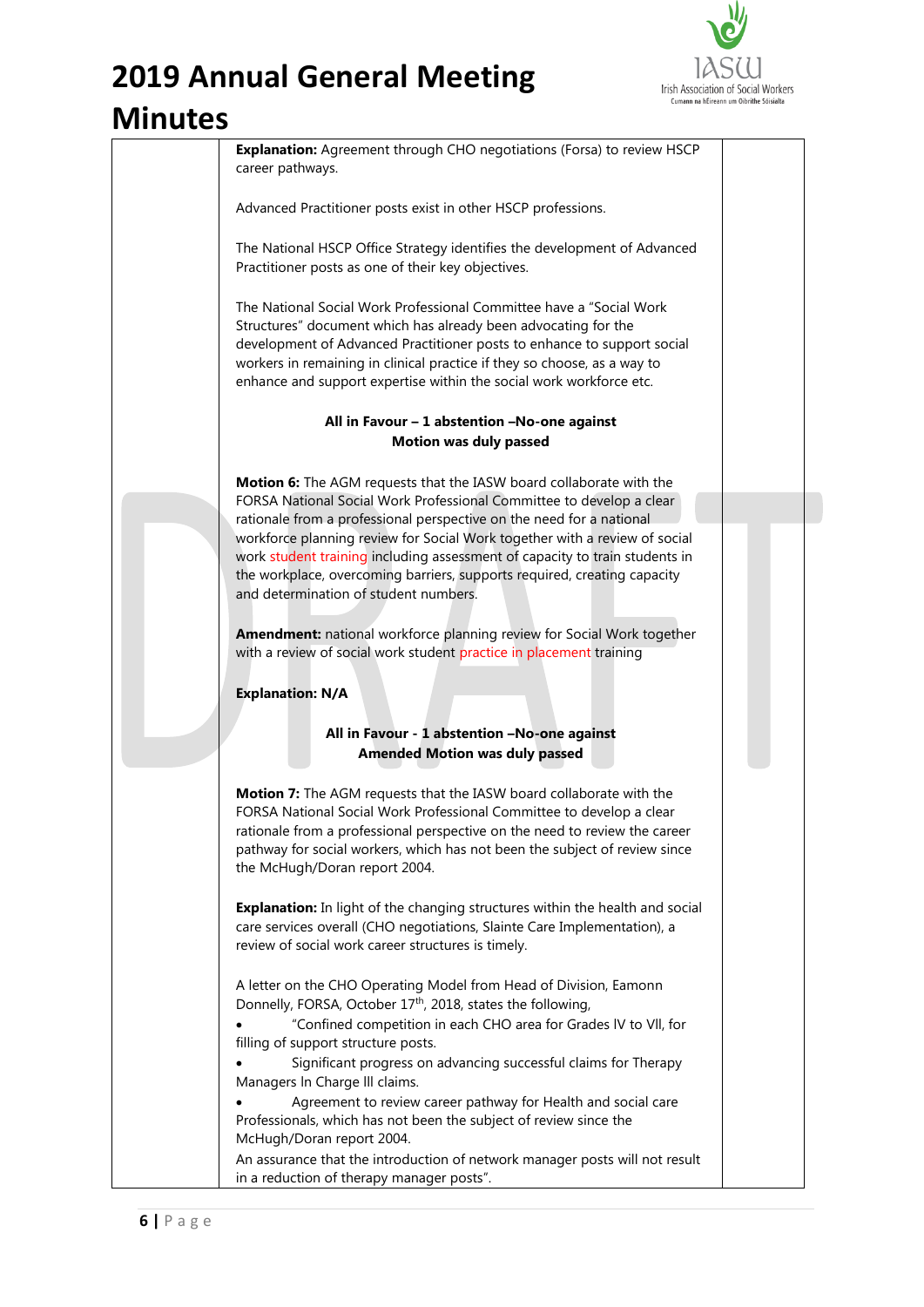

|                     | All in Favour - No abstentions -No-one against                                                                                                                                                                                                                                                                          |  |
|---------------------|-------------------------------------------------------------------------------------------------------------------------------------------------------------------------------------------------------------------------------------------------------------------------------------------------------------------------|--|
|                     | <b>Motion was duly passed</b>                                                                                                                                                                                                                                                                                           |  |
|                     | The Company Secretary called for the meeting to be extended by 15<br>minutes in order to have enough time to vote on motion 8 and the<br>emergency motion. All attendees were in favour of the extension.                                                                                                               |  |
|                     | <b>MOTION 8</b>                                                                                                                                                                                                                                                                                                         |  |
|                     | <b>Individual IASW Members</b>                                                                                                                                                                                                                                                                                          |  |
|                     | Proposed by Ann Byrne Seconded by Anne O'Loughlin                                                                                                                                                                                                                                                                       |  |
|                     | Motion 8: In the 2019 Code of Professional Conduct and Ethics for Social<br>Workers:                                                                                                                                                                                                                                    |  |
|                     | http://coru.ie/uploads/documents/2019 03 06 SWRB Code for Website.pdf                                                                                                                                                                                                                                                   |  |
|                     | the term Family is not included. Family Work is a central to the work Social<br>Workers do every day.                                                                                                                                                                                                                   |  |
|                     | <b>Currently Page 5 of the Social Work Registration Board Code of</b>                                                                                                                                                                                                                                                   |  |
|                     | <b>Professional Conduct &amp; Ethics reads:</b>                                                                                                                                                                                                                                                                         |  |
|                     | In this document:<br>'You must' is used as an overriding principle or duty<br>'You must not' is used as an absolute prohibition                                                                                                                                                                                         |  |
|                     | 'You should' is used to describe the course of action that is generally<br>best practice, but acknowledges that another approach may be appropriate in<br>particular circumstances, or that there may be factors outside your control<br>that affect your ability to comply                                             |  |
|                     | The term "service users" includes service users, patients, clients and<br>anyone else who uses your service.                                                                                                                                                                                                            |  |
|                     | In addition to complying with this Code, you also have a duty to keep up-to-<br>date with legislation or legal developments that affect your professional<br>practice.                                                                                                                                                  |  |
|                     | Proposed change to the code:                                                                                                                                                                                                                                                                                            |  |
|                     | The term "service users" includes service users, families, patients,                                                                                                                                                                                                                                                    |  |
|                     | clients and anyone else who uses your service.                                                                                                                                                                                                                                                                          |  |
|                     | <b>Explanation:</b>                                                                                                                                                                                                                                                                                                     |  |
|                     | This omission must be corrected to ensure that this essential and important<br>work is acknowledged in the Professional Code of Practice. Social Workers<br>work with Children and their Families and Individual Adults, so our clients<br>are families. This is an importance component of our role. We are calling on |  |
|                     | IASW to address this with CORU as a matter of urgency.                                                                                                                                                                                                                                                                  |  |
|                     | All in Favour - No abstentions -No-one against                                                                                                                                                                                                                                                                          |  |
|                     | <b>Motion was duly passed</b>                                                                                                                                                                                                                                                                                           |  |
| Emergency<br>Motion | <b>Emergency Motion to the IASW 2019 AGM</b><br>Proposed by: Sarah Donnelly Seconded by: Kerry Cuskelly                                                                                                                                                                                                                 |  |
|                     | This AGM has serious concerns about the direction of the revised CORU Code<br>of Professional Conduct and Ethics in which CORU appears to have moved                                                                                                                                                                    |  |
|                     | away from the core principles of social work, particularly in relation to the<br>social work profession's foundations of social justice and human rights. The                                                                                                                                                           |  |
|                     | AGM therefore calls on the Board of the Association to request CORU to                                                                                                                                                                                                                                                  |  |